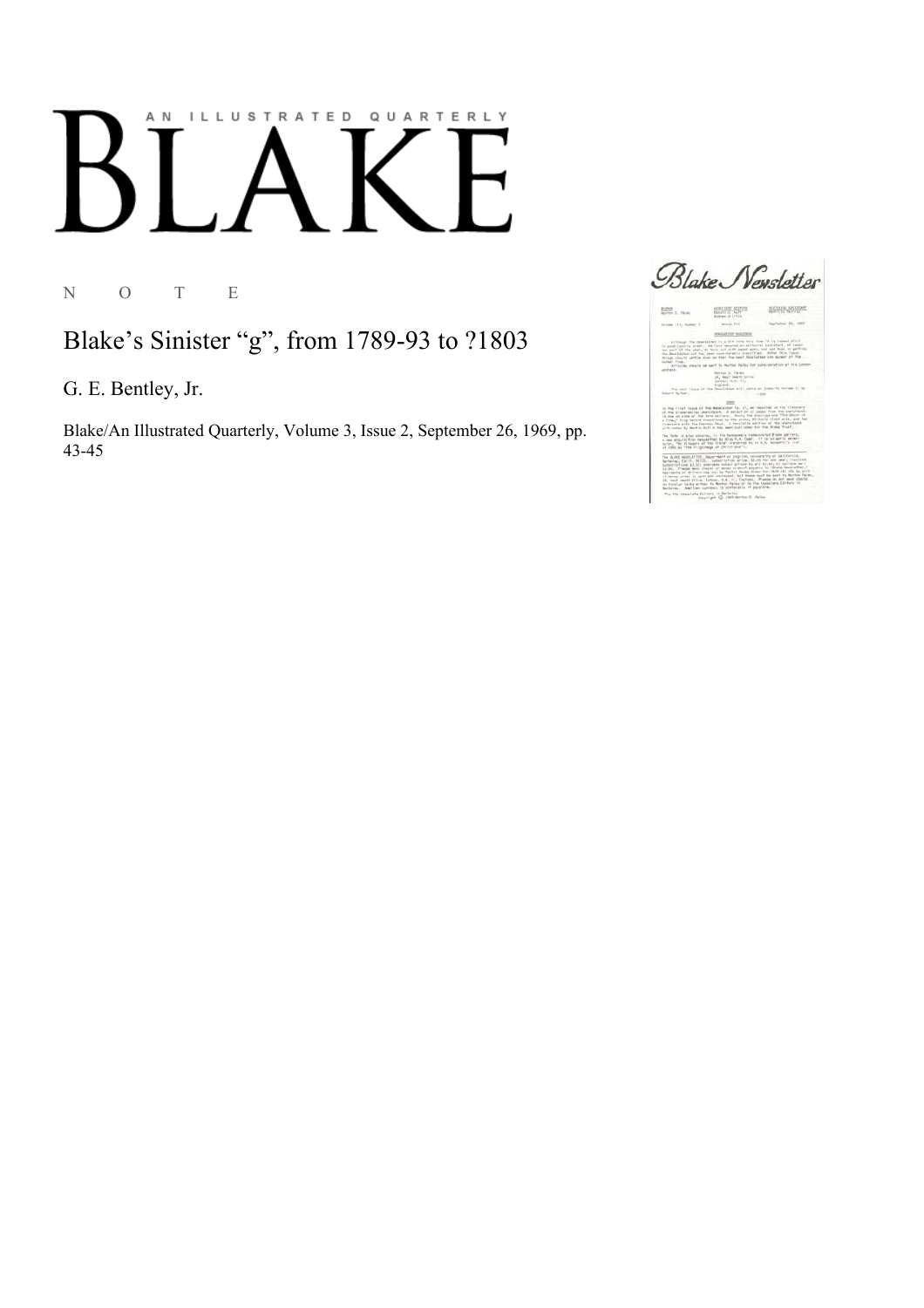## Blake's Sinister "g". <sup>f</sup>rom 1789-93 to 71803

## G.E. Bentley, Jr. University of Toronto

Dr. Erdman's hypothesis In *Blake newsletter,* III (1969), 8-13 concerning the way Blake formed the letter "g" is fascinating and provocative. It offers a most promising method for dating otherwise undatable works, and deserves careful study and verification. It Is certainly the most effective, simple, analytical device yet applied to Blake's handwriting.

The g-strlng of evidence assembled by Or. Erdman and friends seems quite conclusive (If we exorcise a few ghosts) at the later terminus. From 1793 until late In 1802 Blake used an Idiosyncratic "g", with the nubbin at the top turned to the left. In *For Children* (17 May 1793), "Job" and "Edward & Elenor" (18 August 1793), *Visions* <I793), *Amerum*  (1793) *Sonae of Experience* (1794) . *Europe* (1794) . *Uriaen* (1794), *Ahania* (1795), *Song of toe* (1795), *Book of Lot* (1795), G. Cumberland, *Thoughts on Outline* (1794 and 1795), Moore 1 Co. carpet ad [71798-99], J.Tnaxman, *Naval Pillarl* 1799), W. Hayley, "Little Tom" (5 October 1800). W. Hayley, *Designs to a Series of Ballads* (I June, 3 August 1802), Hayley *Cooper,* II, 1st and 2nd editions Cpace Or. Erdman, there Is no "3rd ed"] (5 November 1802). So far as Is known, Blake never used this Idiosyncratic "g" after 5 November 1802; thereafter all the 'g's are neutral or conventional, with the serif to.the right, beginning with Hayley's *Cooper,* III (25 March 1804), Hayley, *Ballads* (1805) [the work was ilsted in the Idiosyncratic column on p. 9 in error, as Dr. Erdman points out in tils "postscript"} P. Hoare, *Inquiry* (1806), and so on. At this final terminus the evidence Is clear and unambiguous: Some time between late 1802 and early 1804 (allowing for the fact that the imprints were engraved some time before the dates they recorded), Blake abandoned his leftward. Idiosyncratic "g" for the conventional one he had used In his first works in Illuminated Printing.

At the other terminus, however, the evidence Is by no means so clear. In *Ho natural Religion* (71788), *All Religions Are One* (71788), and *Songs of Innocence* (1789), all the "g"s are conventional, conservative, right-facing. However, In *Thel* which Is dated "1789" on the tltlepage, pi. 3-5,7 use a neutral "g", while pi. I end 8 have the Idiosyncratic "g". Similarly, the *Harriage,* which Is not clearly dated but which Is usually assigned to 1790-93, has the conventional "g" on pi. 2-3, 5-6, 11-13, 21-24 and the Idiosyncratic one on pi. 4, 7-10, 14-20, 25-27. Clearly, some time between 1788 and May 1793 Blake changed his lettering style. The questions are: When did he make the change, and Old he make It abruptly, without wavering, or uncertainly, using both styles at the same time. I do not think that either question can be answered clearly and confidently.

Or. Erdman says: "The general pattern, as Bentley agrees. Is clear enough. While *Tnel* and *The Harriage* were In progress Blake switched from conventional to leftward serifs, and while at work on the 1805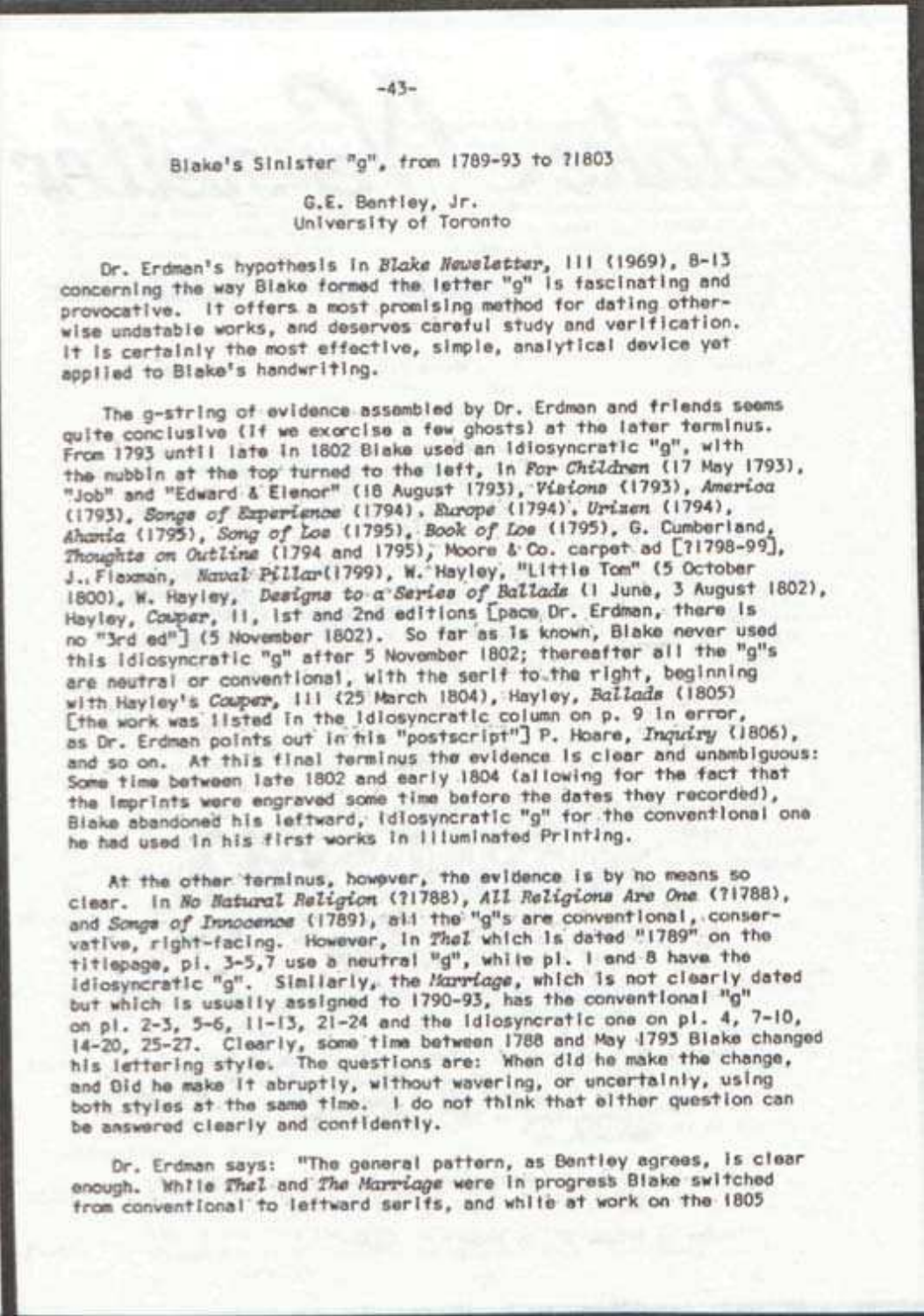*Ballade* he switched back." I am sorry to say that I do not think the evidence demonstrates clearly this "general pattern". Not only did the switch back occur about IB03 rather than In 1805, but there Is evidence to suggest that Blake did not use the new. Idiosyncratic style exclusively when he developed it. Dr. Erdman says that "there Is no ambiguity or Indication of possible wavering In the lettering of this CearlyJ period", but both *Thai* and *The Marriage* seem to provide Just such ambiguities, with differing lettering styles on contiguous plates. Or. Erdman argues: "Against the explanation that Blake was trying both kinds of gjs fat the same time] Is the fact that no individual plate contains a mixture of kinds"; however. *Marriage* pi. 7 has a rlahtward serif on Its first "g" and a leftward serif on all the rest." Surely this suggests that Blake used both stylos at the same time.

The great difficulty In dating the first use of the sinister "g" Is that no works In Illuminated Printing can be clearly dated between *Songe of Innocence* (1789), which uses only conventional "g"s, and *For Children* (May 1793), which uses only Idiosyncratic "g"s. The evidence seems to me to Indicate no more than that the lettering change took place between 1788 and May 1793. Before I would be willing to accept a more precise date tor the change, I would want to see one style of "g" or the other usod exclusively In a work clearly dated In 1789-1792. Perhaps other G-men can find such evidence. So far as our present evidence shows, the change to exclusive use of the idiosyncratic "g" could have occurred In 1789 or In May 1793 or some time in between.

As a consequence, I am most reluctant to try to redate parts of *Thel*  and *The Marriage* on the basis of this lettering. Indeed, the evidence of *Thel* suggests to me that Blake was using the Idiosyncratic "g" as early as 1789.

I have followed patiently what Or. Erdman calls "the tug and push of the evidence", but I am not persuaded "that we are pretty tightly wedged into a date somewhere in the middle of 1791 for the [initial] change", for no work with either style of "g" is clearly dated in 1790, 1791, or 1792. Uncertainties of dating and of the authorship of the lettering. In the marginal years, seem to me to make it difficult to draw conclusions as precise as these. Until we have absolutely firm dates at these marginal years, we cannot confidently say exactly when the change took place or whether Blake's practice at the margin was uniform or variable. And until we can say with confidence when the<br>change took place, we cannot alter conventional dates (such as the "1789" on the titlepage of Thel) with confidence on the basis of their "g"s.

"Editor's note: Erdman protosts that the first "g" on MHH plate 7 does not have a conventional serif; It Is In effect a defective letter and cannot be taken as evidence either way.